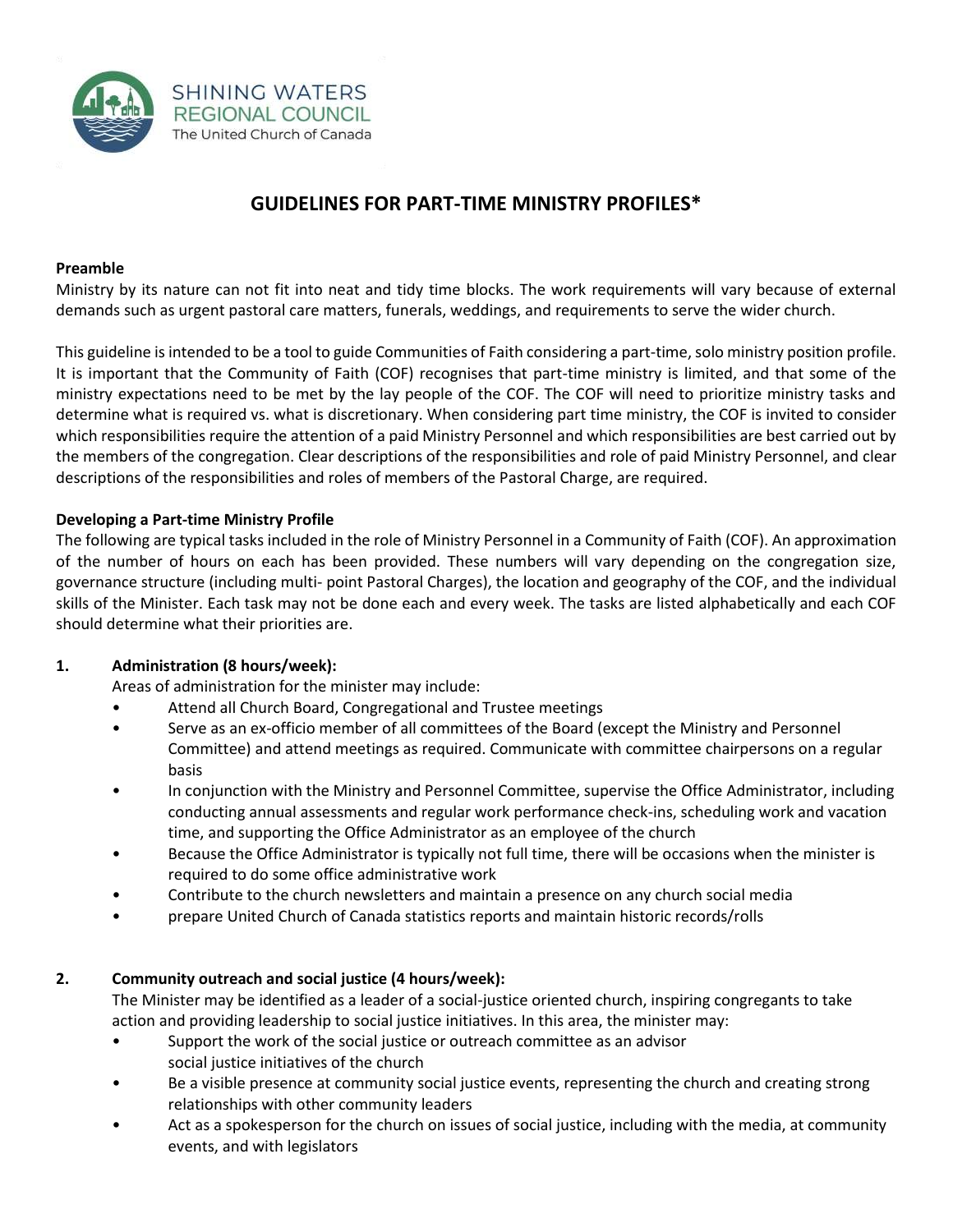

#### **3. Continuing Education (3 hours/week):**

Ministry Personnel are required to take time for personal and professional development, in line with United Church of Canada policies and allowances. The Minister pursues personal, vocational and professional goals for continuing education in consultation with the Ministry and Personnel Committee.

#### **4. Denomination and Communities (3 hours/week):**

As per the expectations of all United Church Ministry Personnel, the Minister is actively involved in the life of the Regional Council and/or the General Council. The Minister may represent the COF at community ecumenical meetings and activities.

## **5. Faith Formation and Christian Education (6 hours/week):**

The Minister normally provides leadership and teaching to various groups in the church. Specific responsibilities are:

- Lead confirmation classes for youth
- Lead bible study for congregants
- Provide faith formation leadership at the church, which may involve special events
- Support Sunday School
- Baptism and Marriage preparation

## **6. Leadership (3 hours/week)**

Lead the church in development and recruitment for a growing congregation:

- In partnership with the church board, develop and implement programs that grow membership and giving
- Provide vision, leadership for, and participate in mission and vision planning
- Connect with potential members and prepare them to become members
- Guide the congregation in extending our welcoming, supportive and nurturing culture
- Encourage and engage the talents and gifts of members so as to involve them in the mission and life of the church. Affirm and invite involvement in committees, music, spiritual growth, special programs, and church maintenance

## **7. Pastoral Care (3 hours/week):**

The Minister may be the primary pastoral care provider to congregants.

- Provide pastoral care to the church body, especially to those with acute needs, by visiting those unable to attend church, those who are sick and/or hospitalized, and others who request pastoral care.
- Provide pastoral counseling and support to members during important life transitions and in time of celebration
- Plan funerals and offer grief care to congregants who have experienced loss
- Equip and inspire a lay pastoral care team, equipping and supporting them to provide secondary pastoral care.
- Maintain regularly scheduled office hours for drop-in appointments